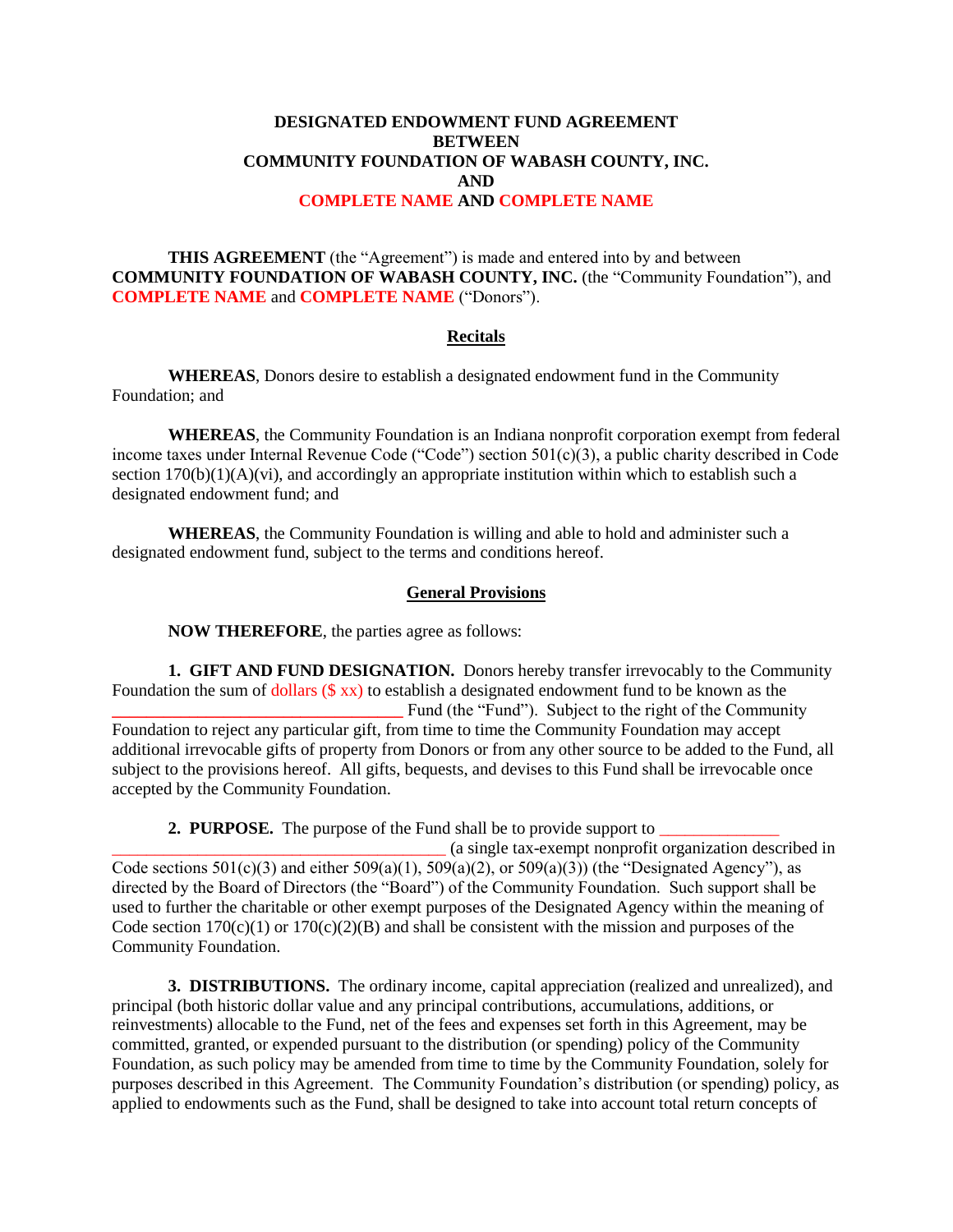investment and spending, with the goal of preserving the real spending power of endowments over time while balancing the need for consistent spending to support the charitable and similar exempt purposes of such endowments.

If any gift to the Community Foundation for the Fund is accepted subject to conditions or restrictions as to the use of the gift or income therefrom, such conditions or restrictions will be honored, subject, however, to the authority of the Board to vary the terms of any gift if continued adherence to any condition or restriction is in the judgment of the Board unnecessary, incapable of fulfillment, or inconsistent with the charitable or other exempt purposes of the Community Foundation or the needs of the community served by the Community Foundation. No distribution shall be made from the Fund that may in the judgment of the Community Foundation jeopardize or be inconsistent with the Community Foundation's Code section  $501(c)(3)$  status or result in the imposition of any excise tax, penalty, or other tax, fine, or assessment under the Code.

**4. ADMINISTRATIVE PROVISIONS.** Notwithstanding anything herein to the contrary, the Community Foundation shall hold and administer the Fund, and all contributions and assets allocable to the Fund, subject to the provisions of applicable law and the Community Foundation's Articles of Incorporation and Bylaws, as amended from time to time. The Board shall oversee distributions from the Fund and shall have all powers of modification and removal specified in United States Treasury Regulation section  $1.170A-9(f)(11)(v)(B)$  or corresponding provisions of any subsequent federal tax laws.

The Board agrees to provide Donors, upon request, a copy of any annual examination of the finances of the Community Foundation as reported by independent certified public accountants.

This Agreement and all related proceedings shall be governed by and interpreted under the laws of the State of Indiana. Any action with respect to this Agreement shall be brought in or venued to a court of competent jurisdiction in Indiana.

**5. CONDITIONS FOR ACCEPTANCE OF GIFTS.** Donors agree and acknowledge that the establishment of the Fund is made in recognition of, and subject at all times to, applicable law and the terms and conditions of the Articles of Incorporation and Bylaws of the Community Foundation, as amended from time to time, and that the Fund shall at all times be subject to such terms and conditions, including, but not by way of limitation, provisions for: a. Presumption of Donors' intent; b. Variance from Donors' direction; and c. Amendments.

**6. CONTINUITY OF THE FUND.** The Fund shall continue so long as assets are available in the Fund and the purposes of the Fund can be served by its continuation. If the Fund is terminated, the Community Foundation shall use any remaining assets in the Fund exclusively for charitable or other exempt purposes that: a.are within the scope of the charitable and other exempt purposes of the Community Foundation; and b. most nearly approximate, in the good faith opinion of the Board, the original purpose of the Fund.

**7. NOT A SEPARATE TRUST.** The Fund shall be a component part of the Community Foundation. All money and property in the Fund shall be held as general assets of the Community Foundation and not segregated as trust property of a separate trust.

**8**. **ACCOUNTING.** The receipts and disbursements of the Fund shall be accounted for separately and apart from those of other gifts to the Community Foundation.

**9. INVESTMENT OF FUND ASSETS.** The Community Foundation shall have all powers necessary, or in its judgment desirable, to carry out the purposes of the Fund including, but not limited to,